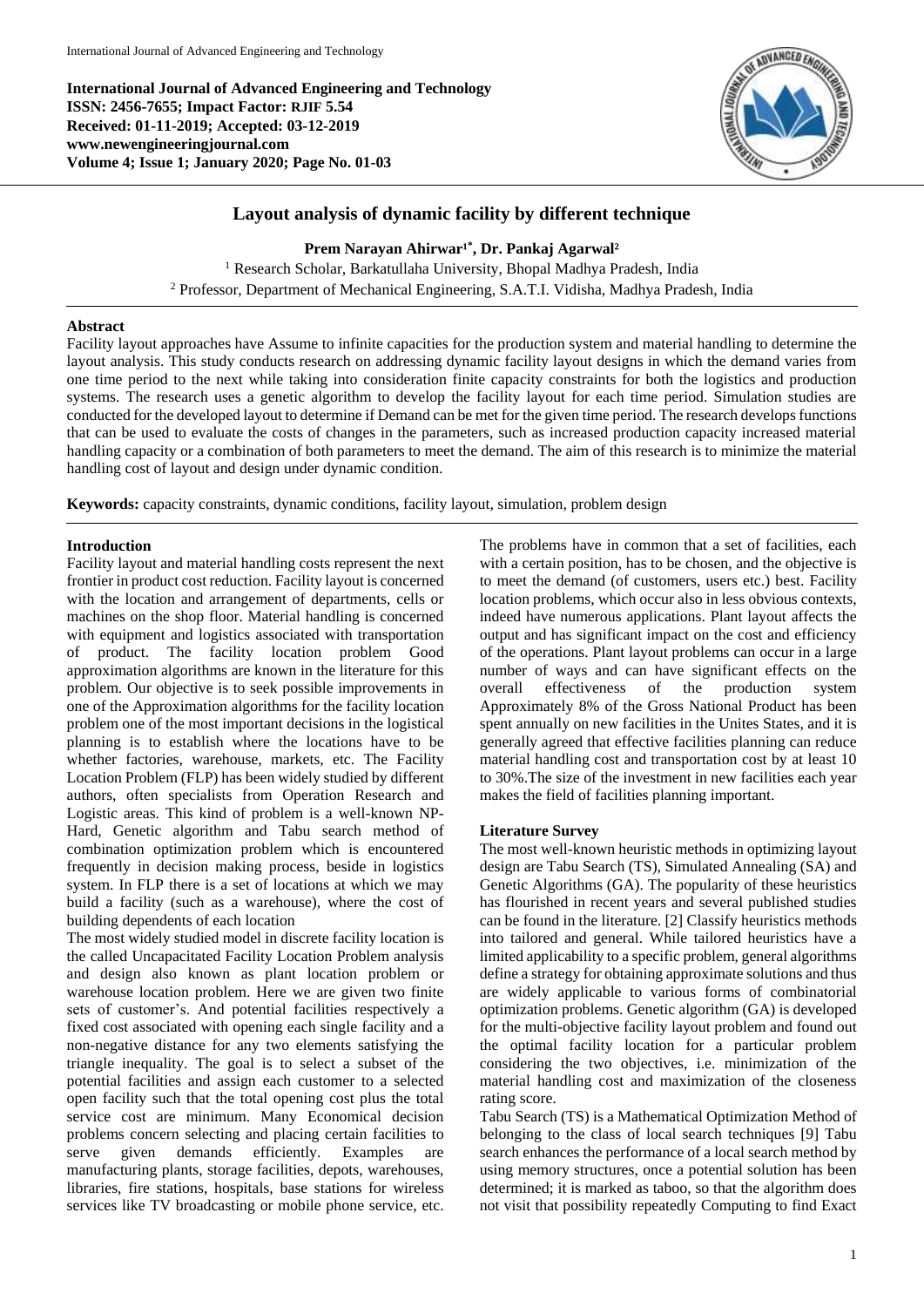or Approximate solutions to optimization and search problems [9] Genetic Algorithms are categorized as global search heuristics. Genetic algorithms are a particular class of evolutionary algorithms (EA) that use techniques inspired by evolutionary biology such as inheritance, mutation, selection, and crossover [5]

Simulated annealing (SA) is a generic probabilistic Meta heuristic for the global optimization problem of applied mathematics, namely locating a good approximation to the global minimum of a given function in a large search space. A mixed integer programming model and a five step heuristic algorithm were proposed to minimize material handling system <sup>[2]</sup> it is often used when the search space is discrete. For certain problems, simulated annealing may be more effective than exhaustive enumeration, provided that the goal is merely to find an acceptably good solution in a fixed amount of time, rather than the best possible solution [4] a hybrid genetic algorithm was proposed to solve single row layout design problem with unequal sized machines and unequal clearances <sup>[1]</sup>. The proposed algorithm was tested on well-known data sets and the results were compared. The proposed algorithm was found with good effectiveness and improvement in solving of layout problems. Genetic algorithms were proposed to determine a common linear machine sequence for multi-products with different operation sequences and facilities <sup>[6]</sup> the proposed Algorithm can be used to reduce the number of machines in the layout the material handling distance and material handling cost. Tabu search algorithm was used to solve single row facility layout problems and find the linear machine sequence in order to minimize total material handling cost. The algorithm finds a common linear machine layout for more than one product [7] A Genetic Algorithm based on intra-cell formation procedure was used in the cellular layout design. To identify the suitability of a particular layout in a Given Environment, a typical manufacturing system modeled with computer software. The performance of each of the three layouts was analyzed by mean of operational parameters. The result from the simulation experiments indicated that the performance of virtual cellular layout was relatively superior to that of a functional layout and marginally inferior to a cellular layout [3]

# **Essential Objectives of Plant Layout**

- Material handling costs are Reduce by new technique
- **Efficiently of Utilize labor**
- **Provide for employee safety and health.**
- **•** Productivity of material is Improve Proper and efficient utilization.
- Reduced material handling maintenance cost
- Reduced material handling maintenance time.
- Optimized use of service facilities
- Distance optimizing in facility location
- To improve the efficiency by the plant layout using simulation.

#### **Types of Layouts**

A manufacturing unit, plant layout may be of four types:

- 1. Product or line layout
- 2. Process or functional layout
- 3. Fixed position or location layout
- 4. Combined or group layout

#### **Tools and Techniques List of Layout**

The layout evaluation checklist is used to identify the key problem areas in the present layout.

### **String diagram**

The string diagram is one of the simplest techniques of method study for recording and examining movement of workers and materials. It is a tool for analyzing and designing work spaces in such a way that the movement of material, men, equipment etc. During a specified sequence of events. The string diagram is thus a form of flow diagram. In this a thread is used to measure the distance. They can be used to improvement of location plant lay out.

### **Outline process diagram**

A outline process diagram is a process chart giving an overall picture by recording in alphabet only the main operations and inspections. In an outline process digram, only the principle operations are carried out and the inspections made to ensure the effectiveness are recorded

#### **Flow process diagram**

It is a process diagram used for setting out the sequence of the flow of a product or a procedure by recording all events under review using appropriate process diagram symbols are used in lay out.

### **Data Collection by Techniques**

- **Existing layout** The covered area occupied by the machine tool and work-in-progress, storage areas of machine, raw material area or finished good area of layout was measured and scaled drawings of the floor plans for the building were made. M.S. office and AUTO-CAD used for design of plant lay out.
- **Outline Process diagram-** Outline process diagram was used to get and overall picture of primary activities Outline Process diagram for the studied process.
- **Flow Process Chart-** Flow Process Chart was used to document the detailed sequence of operations.
- **String Diagram-** String Diagrams were used to trace and measure the path of material. String diagrams were made both by hand and by software, Micro Soft office using Auto cad.
- **Simulation of diagram** -Time taken by each machine to process the component is collected and recorded. The standard time for each process is also recorded. These data are used in simulation in order to find out the overall utilization of the efficiency of the plant layout.

#### **Result**

To improve the efficiency by the plant layout using simulation and different types of algorithm using to lay out planning and location to increasing efficacy. Minimize the interdepartmental material handling cost and Maximizing the closeness rating score. The proposed plant layout efficiency is 128.05% which is greater than the efficiency of the current plant layout .05%. The efficiency improvement of the plant was increased up to 88.31%. And the reduction in transportation Length of 66% was achieved.

### **Conclusion**

This research paper has provided a good exposure to facility planning and layout designs for the improvement of the